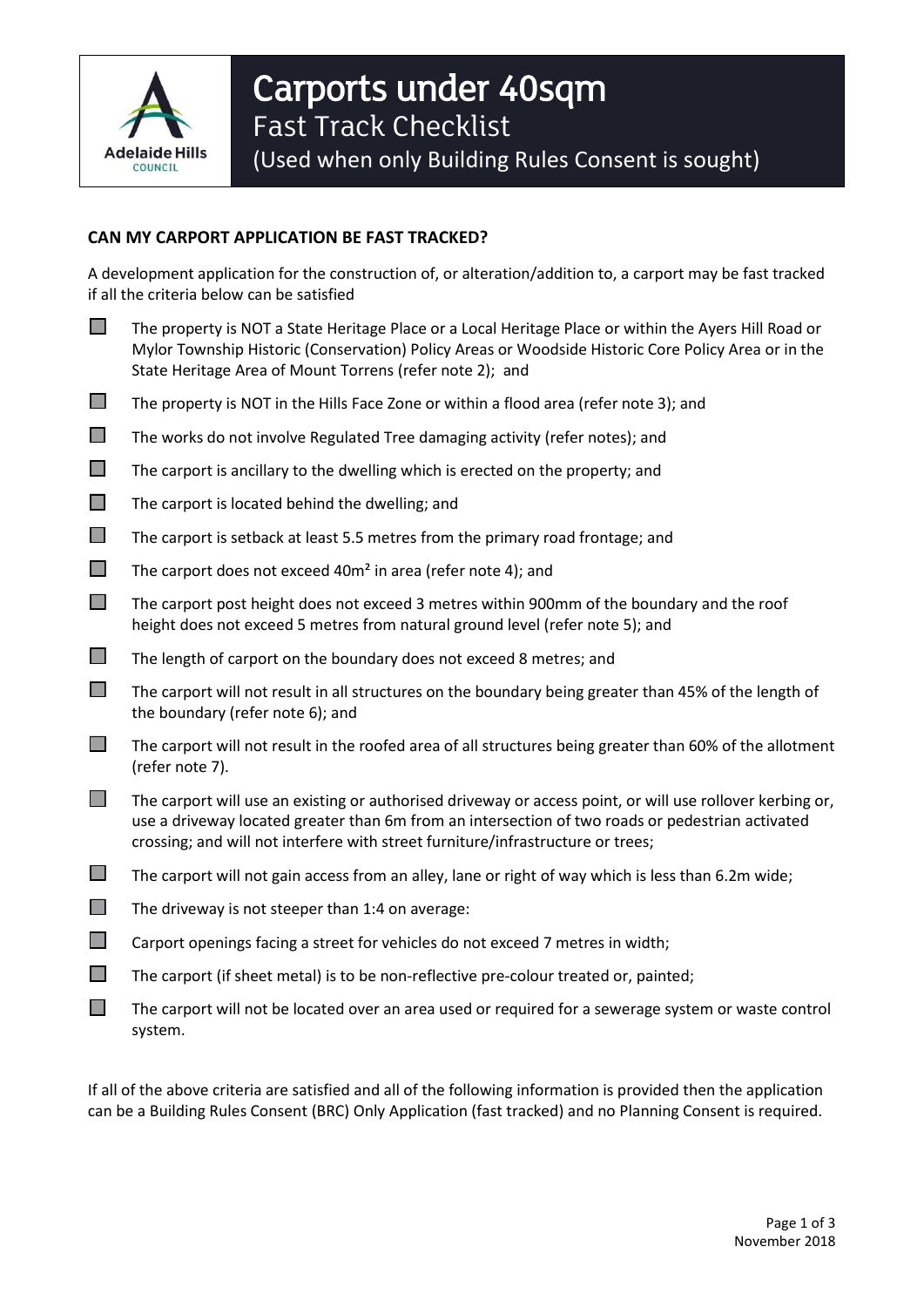## **CHECKLIST OF REQUIRED PLANS AND INFORMATION**

| $\Box$         | Completed and signed development application form including the Office of the Technical Regulator<br>Powerline Declaration (ensure you fill in all sections); and                                                                                                                                                             |                                                                                                                                                                                                                                                                                             |  |
|----------------|-------------------------------------------------------------------------------------------------------------------------------------------------------------------------------------------------------------------------------------------------------------------------------------------------------------------------------|---------------------------------------------------------------------------------------------------------------------------------------------------------------------------------------------------------------------------------------------------------------------------------------------|--|
| $\mathbb{R}^n$ | Current copy of Certificate of Title, deposited plan or other instrument evidencing title in relation to<br>the land (can be purchased from the Council for a fee); and                                                                                                                                                       |                                                                                                                                                                                                                                                                                             |  |
| $\Box$         | Receipt demonstrating payment of the separate Construction Industry Training Levy (only applies<br>where the development exceeds \$40,000 in value). Can be paid on-line at www.citb.org.au                                                                                                                                   |                                                                                                                                                                                                                                                                                             |  |
| T.             | Site Plan drawn to a metric scale of not less than 1:500 (refer notes) showing;                                                                                                                                                                                                                                               |                                                                                                                                                                                                                                                                                             |  |
|                | $\Box$                                                                                                                                                                                                                                                                                                                        | The boundaries and dimensions of the site and any relevant easements; and                                                                                                                                                                                                                   |  |
|                | $\Box$                                                                                                                                                                                                                                                                                                                        | The positions and dimensions of any proposed building work and its distance to the<br>boundaries of the site and any other buildings and trees on the site or on adjoining land or,<br>public places that might be affected by the work or affect the work proposed to be performed;<br>and |  |
|                | $\Box$                                                                                                                                                                                                                                                                                                                        | The purpose for which any existing building on the site is used and for which any proposed<br>building on the site is intended to be used; and                                                                                                                                              |  |
|                | $\mathbb{R}^n$                                                                                                                                                                                                                                                                                                                | The level of the site and the floor level of the carport in relation to any street drainage channel<br>or council drain; and                                                                                                                                                                |  |
|                | $\Box$                                                                                                                                                                                                                                                                                                                        | The method of drainage proposed to be used; and                                                                                                                                                                                                                                             |  |
|                | $\mathbb{R}^n$                                                                                                                                                                                                                                                                                                                | If a new vehicle access point is to be established, documentary evidence that it has been<br>authorised under Section 221 of the Local Government Act (1999); and                                                                                                                           |  |
|                | $\Box$                                                                                                                                                                                                                                                                                                                        | The location and gradient of any driveway or proposed driveway and its location in relation to<br>an existing or proposed vehicle access point under Section 221 of the Local Government Act<br>1999; and                                                                                   |  |
|                | $\mathcal{L}_{\mathcal{A}}$                                                                                                                                                                                                                                                                                                   | The amount and location of private open space to remain on the site; and                                                                                                                                                                                                                    |  |
|                | $\mathcal{L}_{\mathcal{A}}$                                                                                                                                                                                                                                                                                                   | The location of any Regulated Tree (refer notes) on the site or on adjoining land; and                                                                                                                                                                                                      |  |
|                | $\mathcal{L}_{\mathcal{A}}$                                                                                                                                                                                                                                                                                                   | The approximate north point; and                                                                                                                                                                                                                                                            |  |
|                | $\mathbb{R}^n$                                                                                                                                                                                                                                                                                                                | Location of the existing or proposed effluent disposal area/s and septic tank/main<br>sewer/CMWS connection points and underground pipes to ensure that the proposed<br>development does not interfere with these services.                                                                 |  |
| $\Box$         |                                                                                                                                                                                                                                                                                                                               | Elevations and section drawings of the proposed carport including existing ground level and details of<br>excavation; at a scale of not less than 1:100; and                                                                                                                                |  |
| $\Box$         |                                                                                                                                                                                                                                                                                                                               | Information about the material and colour of any cladding to be used; and                                                                                                                                                                                                                   |  |
| $\mathbb{R}^n$ |                                                                                                                                                                                                                                                                                                                               | The size and location of footings; and                                                                                                                                                                                                                                                      |  |
| $\Box$         | Specifications and technical details (to a scale of not less than 1:20) describing materials and<br>standards of work; and                                                                                                                                                                                                    |                                                                                                                                                                                                                                                                                             |  |
|                | The current BRC Only fee applies as well as the application lodgement fees, building rules assessment<br>fee; and                                                                                                                                                                                                             |                                                                                                                                                                                                                                                                                             |  |
|                | A copy of the Home Owners Warranty Certificate must also be included in the application documents<br>where a licensed builder has been engaged to perform work with a value greater than \$12,000. The<br>builder is required to obtain Indemnity Insurance coverage for the project and should provide a copy<br>to you; and |                                                                                                                                                                                                                                                                                             |  |
|                |                                                                                                                                                                                                                                                                                                                               |                                                                                                                                                                                                                                                                                             |  |

**Completed and signed development application checklist**